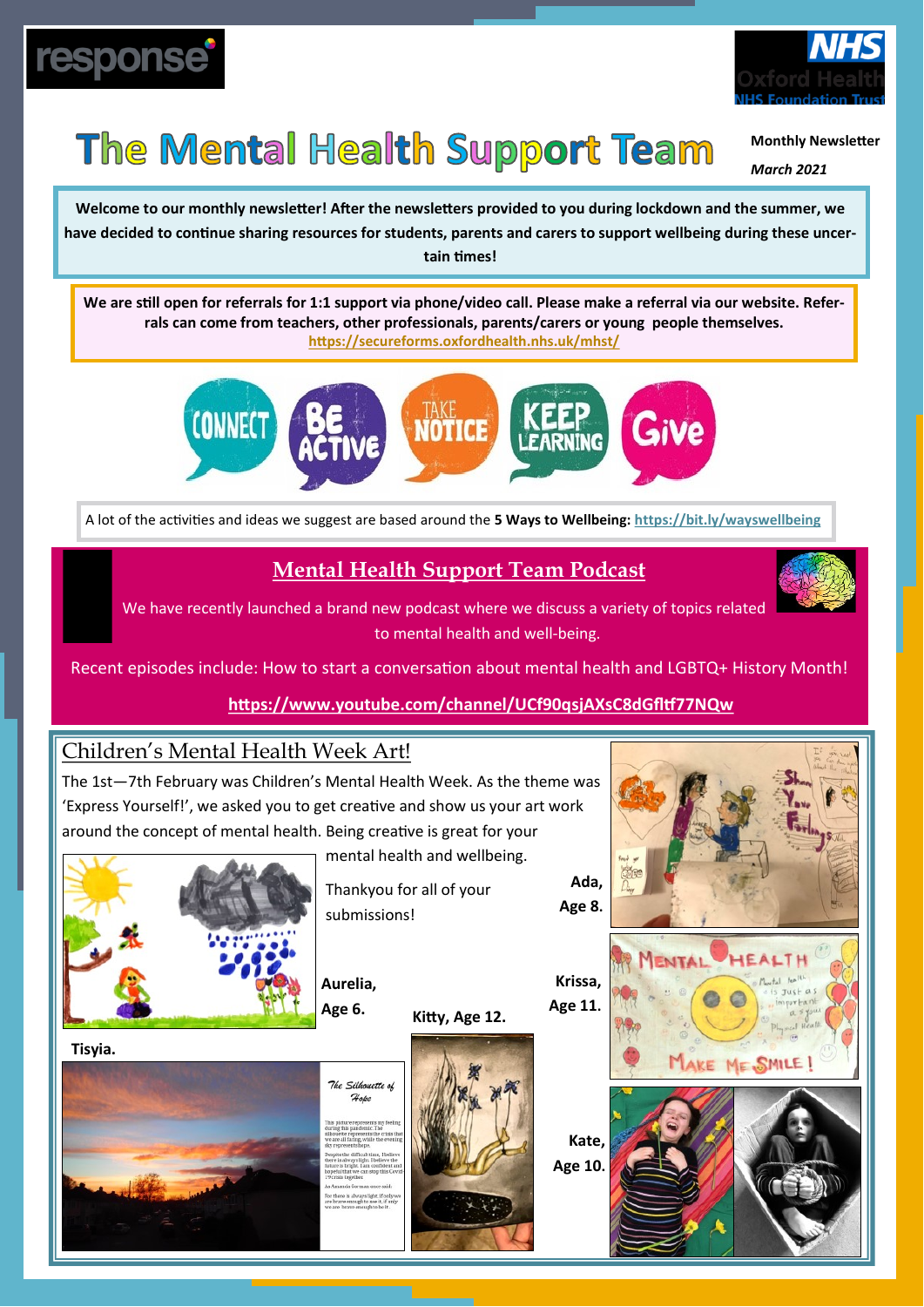



**Monthly Newsletter**

*March 2021*

#### March Events

For more information and how to get involved press ctrl and click on each image



1<sup>st</sup> March: Self-Injury Awareness Day



8<sup>th</sup> March: International Women's Day



<sup>th</sup> – 14<sup>th</sup> March: British Science

**Discrimination** 

1 st March: Zero



1st – 7<sup>th</sup> March:



4<sup>th</sup> March: World Book Day



19<sup>th</sup> March:



19<sup>th</sup> March: World Sleep Day

with anxieties and worries.

child-sen-back-[school](https://www.theschoolrun.com/settling-child-sen-back-school)

your-child-cope-with-difficult-[feelings](https://www.theschoolrun.com/help-your-child-cope-with-difficult-feelings)



coping-with-anxiety-about-going-back-to-[school/?](https://youngminds.org.uk/blog/coping-with-anxiety-about-going-back-to-school/?gclid=EAIaIQobChMI1tzynauH7wIVAtTtCh1AOgx0EAAYASAAEgJxGvD_BwE)

Day





Red Nose Day

# World Happiness



**Wellbeing resources** 

• MHST page on Response website: [https://www.response.org.uk/mental](https://www.response.org.uk/mental-health-support-team-podcasts-videos/)-health-

support-team-[podcasts](https://www.response.org.uk/mental-health-support-team-podcasts-videos/)-videos/ here you can find lots of useful videos and podcasts

covering a range of topics from returning to school, self care and wellbeing to coping

• Coping with anxiety around returning to school: [https://youngminds.org.uk/blog/](https://youngminds.org.uk/blog/coping-with-anxiety-about-going-back-to-school/?gclid=EAIaIQobChMI1tzynauH7wIVAtTtCh1AOgx0EAAYASAAEgJxGvD_BwE)

• Settling a child with SEN back into school: [https://www.theschoolrun.com/settling](https://www.theschoolrun.com/settling-child-sen-back-school)-

• Helping your child cope with difficult feelings: [https://www.theschoolrun.com/help](https://www.theschoolrun.com/help-your-child-cope-with-difficult-feelings)-

• Supporting your child's mental health: [https://www.place2be.org.uk/our](https://www.place2be.org.uk/our-services/parents-and-carers/supporting-your-child-s-mental-health/)-services/

parents-and-[carers/supporting](https://www.place2be.org.uk/our-services/parents-and-carers/supporting-your-child-s-mental-health/)-your-child-s-mental-health/

[gclid=EAIaIQobChMI1tzynauH7wIVAtTtCh1AOgx0EAAYASAAEgJxGvD\\_BwE](https://youngminds.org.uk/blog/coping-with-anxiety-about-going-back-to-school/?gclid=EAIaIQobChMI1tzynauH7wIVAtTtCh1AOgx0EAAYASAAEgJxGvD_BwE)

World Bipolar